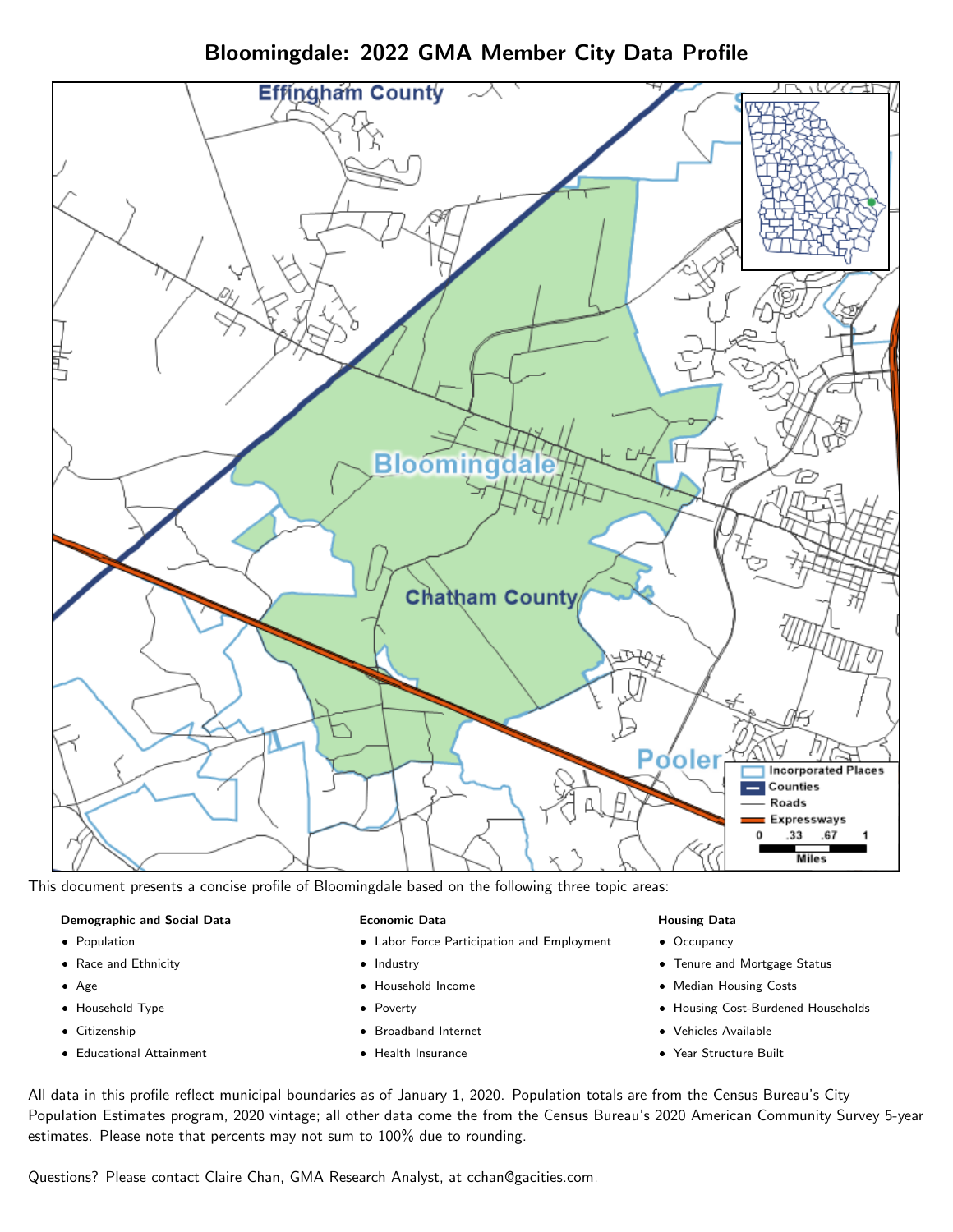# Bloomingdale: Demographic and Social



0% 2% 4% 6% 8% 10% Male **Male** Female 10% 8% 6% 4% 2% 85 and over 80-84 75-79 70-74 65-69 60-64 55-59 50-54 45-49 40-44 35-39 30-34 25-29 20-24 15-19 10-14 5-9 Under 5

## **Citizenship**

Age



Source: American Community Survey, 2020 5-year estimates, table B05002 Source: American Community Survey, 2020 5-year estimates, table B15002

## Race and Ethnicity



Source: U.S. Census Bureau, City Population Estimates, 2020 vintage Source: American Community Survey, 2020 5-year estimates, table B03002

## Household Type



Source: American Community Survey, 2020 5-year estimates, table B01001 Source: American Community Survey, 2020 5-year estimates, table B11001

## Educational Attainment



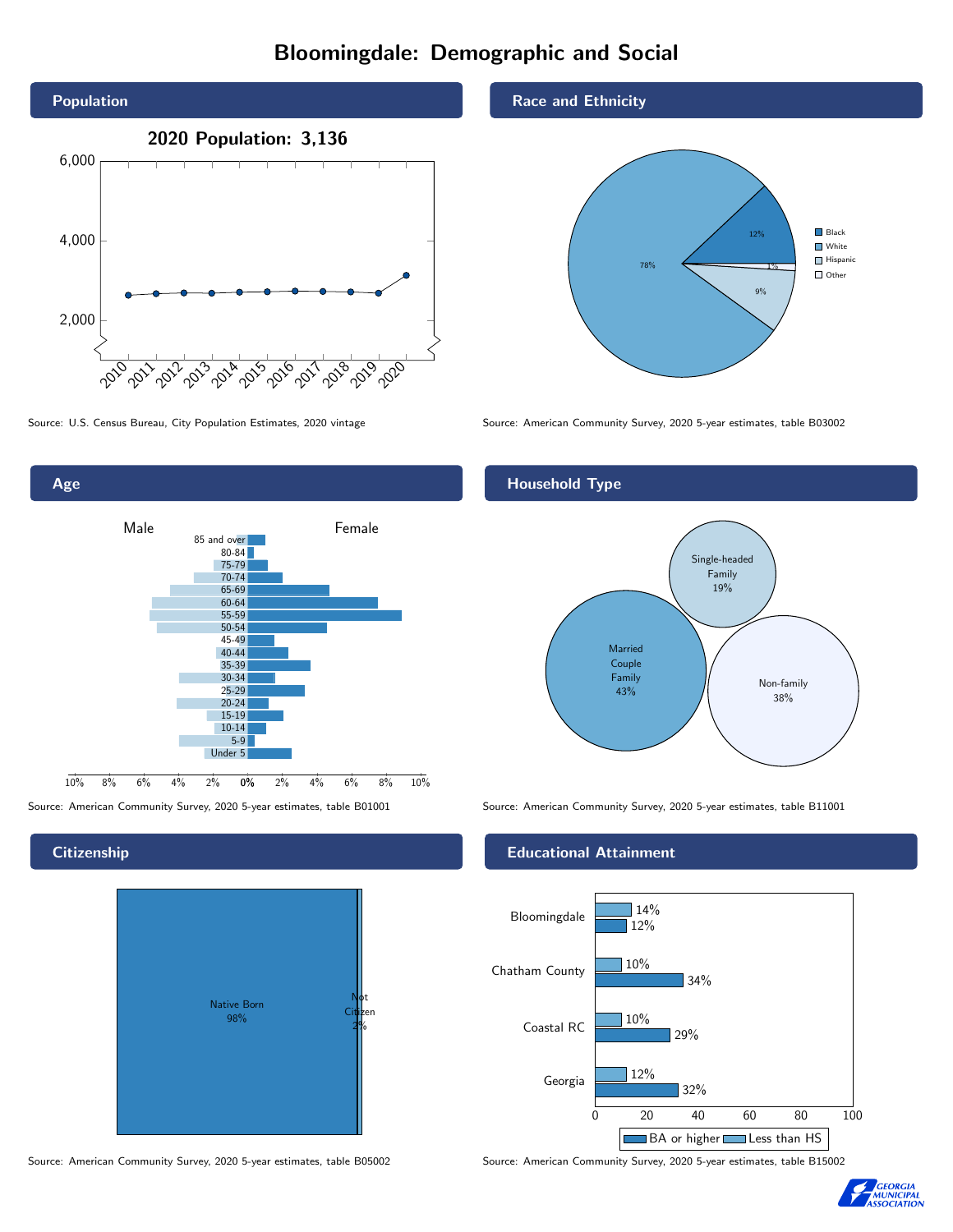# Bloomingdale: Economic



Source: American Community Survey, 2020 5-year estimates, table B23001 Note: Unemployment rate is based upon the civilian labor force.

39%

## Industry

| Agriculture, forestry, fishing and hunting, and mining      | $0\%$ |
|-------------------------------------------------------------|-------|
| Construction                                                | 12%   |
| Manufacturing                                               | 11%   |
| <b>Wholesale Trade</b>                                      | 3%    |
| Retail Trade                                                | 13%   |
| Transportation and warehousing, and utilities               | 7%    |
| Information                                                 | $1\%$ |
| Finance and insurance, real estate, rental, leasing         | 3%    |
| Professional, scientific, mgt, administrative, waste mgt    | $7\%$ |
| Educational services, and health care and social assistance | 19%   |
| Arts, entertainment, recreation, accommodation, food        | 9%    |
| service                                                     |       |
| Other services, except public administration                | 6%    |
| Public administration                                       | 8%    |

Source: American Community Survey, 2020 5-year estimates, table C24030



Source: American Community Survey, 2020 5-year estimates, tables B19013 and B19025 Source: American Community Survey, 2020 5-year estimates, table B17010

Broadband Internet No 16% Yes 84%

#### Health Insurance



Source: American Community Survey, 2020 5-year estimates, table B28002 Source: American Community Survey, 2020 5-year estimates, table B18135